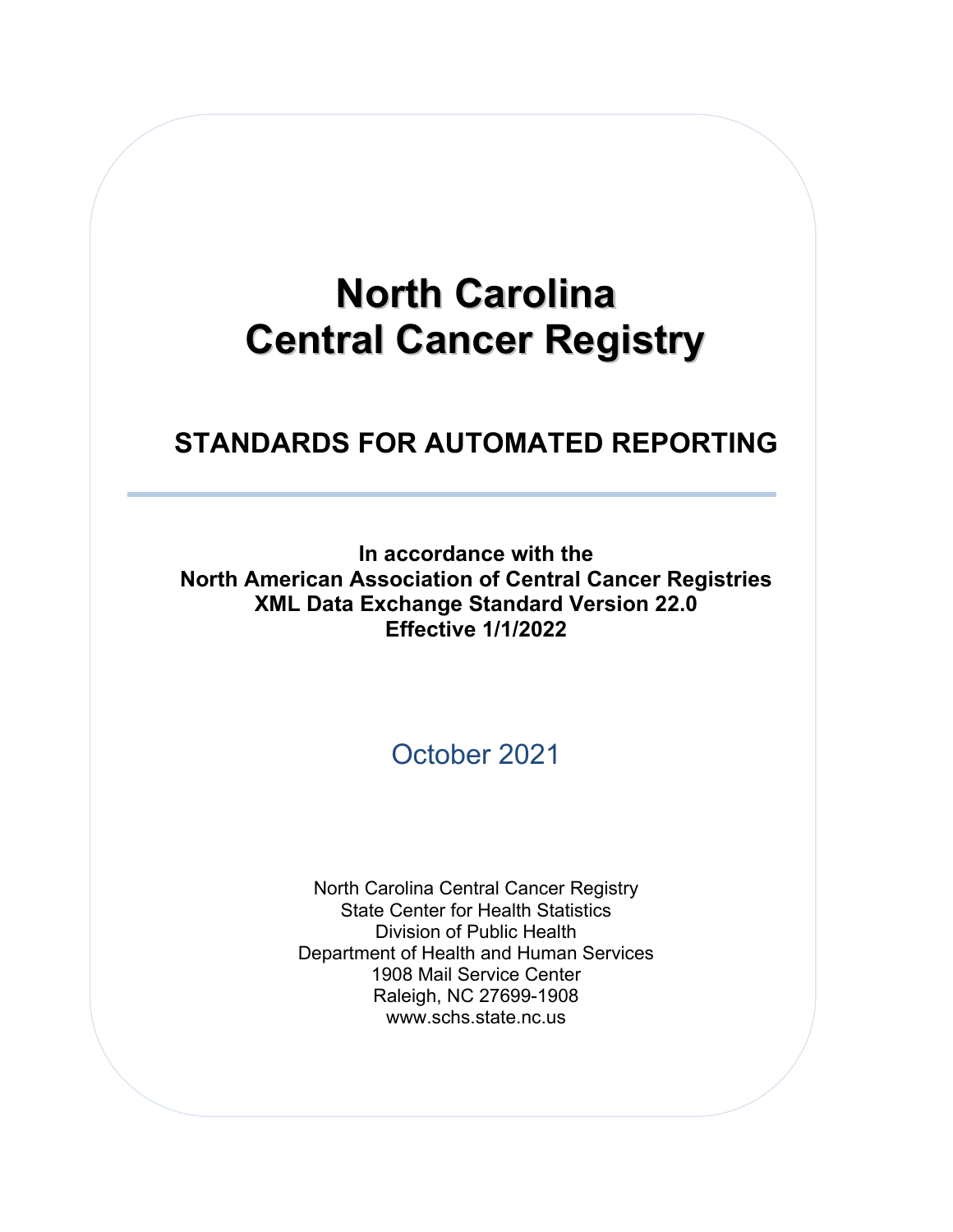# **Table of Contents**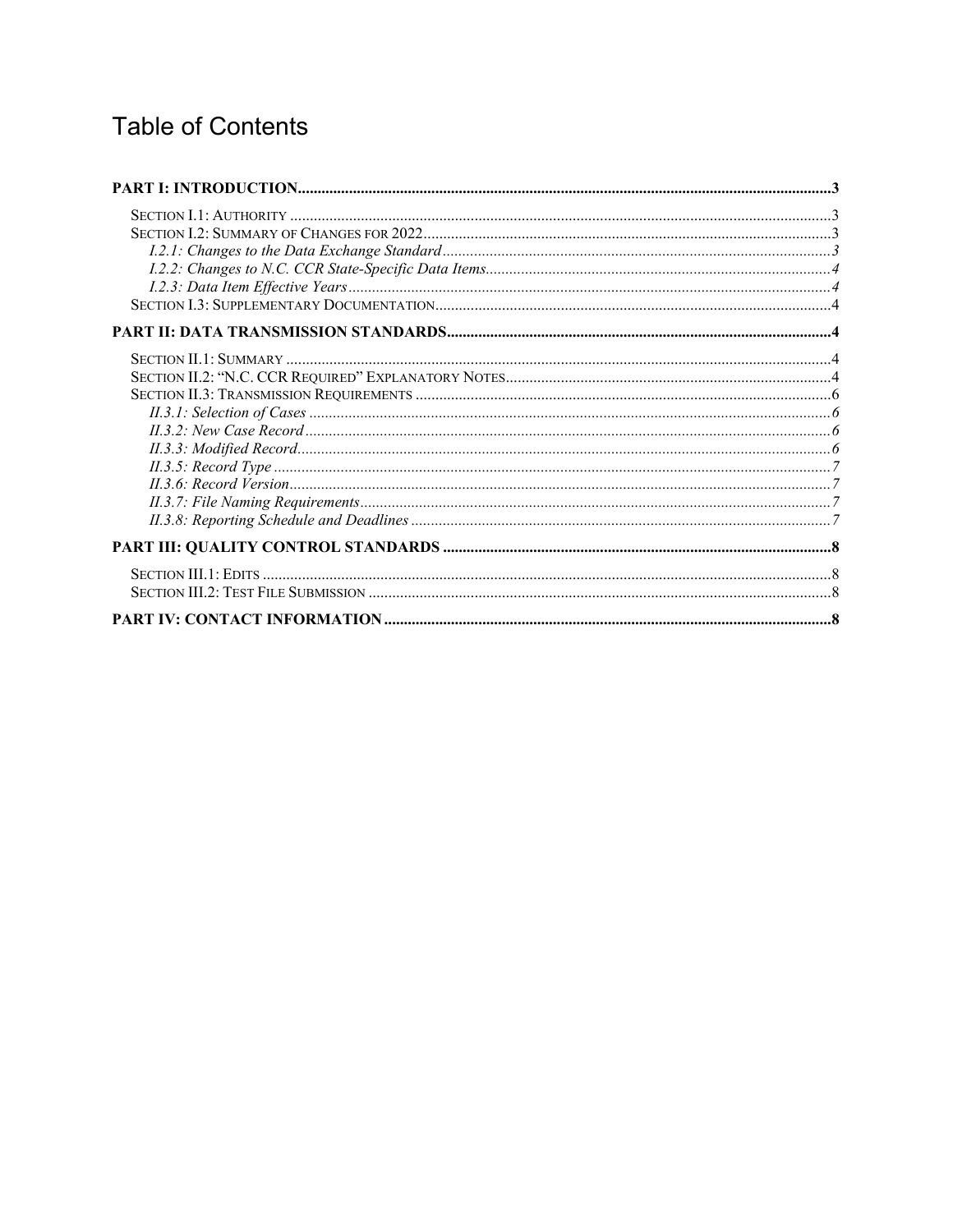# <span id="page-2-0"></span>**PART I: INTRODUCTION**

This document is intended for software vendors responsible for developing automated reporting systems that meet the reporting requirements of the North Carolina Central Cancer Registry (N.C. CCR). It describes the format in which the collected data must be reported, and the quality control checks that must be applied to submitted data. This document comprises software standards, but not the complete standards for correctness of data.

# <span id="page-2-1"></span>*Section I.1: Authority*

The Central Cancer Registry is established by North [Carolina](http://www.schs.state.nc.us/SCHS/CCR/Article_7.html) General Statute Chapter 130A - [Article](http://www.schs.state.nc.us/SCHS/CCR/Article_7.html) 7. Its administrative rules are codified as North Carolina [Administrative](http://ncrules.state.nc.us/ncadministrativ_/title10ahealtha_/chapter47inform_/subchapterbrule/content.htm) Code Title 10A - Chapter 47 [SubChapter](http://ncrules.state.nc.us/ncadministrativ_/title10ahealtha_/chapter47inform_/subchapterbrule/content.htm) B.

# <span id="page-2-2"></span>*Section I.2: Summary of Changes for 2022*

This document is in accordance with the North American Association of Central Cancer Registries (NAACCR) XML Data Exchange Standard version 22.0 effective for cases diagnosed 1/1/2022. There are changes in data item requirements. Please review all documentation carefully.

# <span id="page-2-3"></span>**I.2.1: Changes to the Data Exchange Standard**

The data exchange standard is in XML syntax. Refer to the NAACCR website for more information on this change: [https://www.naaccr.org/xml-data-exchange](https://www.naaccr.org/xml-data-exchange-standard/#Documentation)[standard/#Documentation](https://www.naaccr.org/xml-data-exchange-standard/#Documentation)

All N.C. CCR registry-specific data items have either moved to the core dictionary or have been removed from the layout entirely and no longer required. Therefore, a N.C. CCR registryspecific XML User Dictionary for v22 is not necessary.

The N.C. CCR will continue to use the Modified Record (record type M) to transmit data modifications for abstracts already submitted as New Case Records. Refer to Section II.3.3 for more details.

The N.C. CCR data exchange requirements are provided in the separate Excel document specified below. The changes to the New Case and Modified record layouts and the data set for 2022 are described in detail in this Excel document. Refer to the Comments column in the Excel document for a description of the changes. Changes to the record layout (new case record and modified record) have been highlighted.

*NC CCR v22 XML Data Exchange Requirements\_October 2021.xlsx*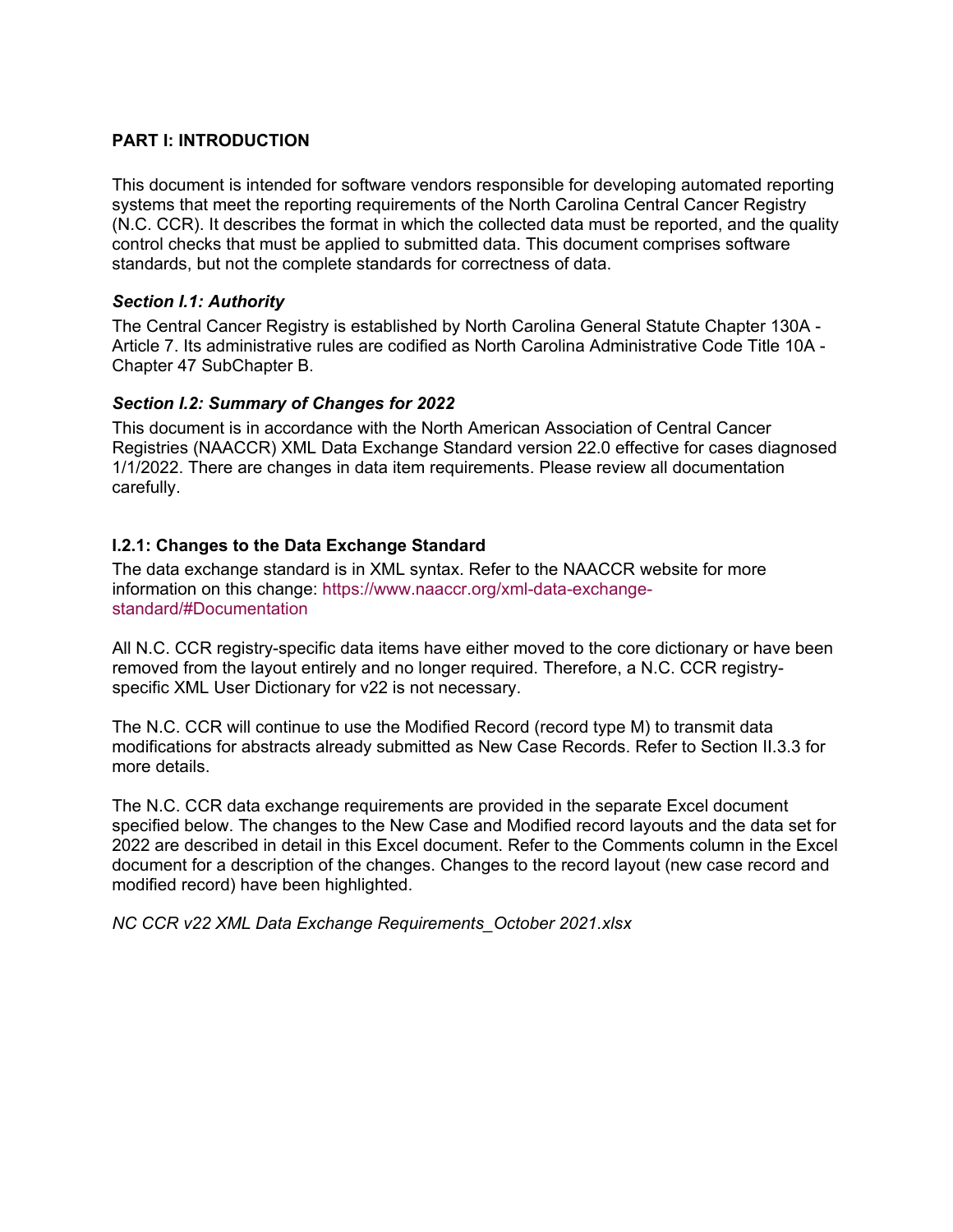# <span id="page-3-0"></span>**I.2.2: Changes to N.C. CCR State-Specific Data Items**

The N.C. CCR state-specific data item *NCNativeAmericanTribeStatus* was discontinued with v21 (effective 1/1/2021) and removed from all layout and data collection requirements. No further collection of this data item, for any cases, is required.

The following data items have been retired and are no longer required for any cases. The four Tobacco Use data items were replaced with Tobacco Use Smoking Status (344) and is required for all 2022 and later cases.

Height (9960) Weight (9961) Tobacco Use Cigarettes (9965) Tobacco Use Other Smoke (9966) Tobacco Use Smokeless (9967) Tobacco Use NOS (9968)

# <span id="page-3-1"></span>**I.2.3: Data Item Effective Years**

The *NC CCR v22 XML Data Exchange Requirements\_October 2021.xlsx* document specifies the effective years for data items that have not been collected across all years. Updates to data item MUST trigger a modified record only for the years the data item is in effect.

# <span id="page-3-2"></span>*Section I.3: Supplementary Documentation*

This document does not explain how to collect or code the data to be reported. This document does not describe the valid codes or coding instructions for current or new data items. Detailed instructions for collecting and coding the required data items specified in the record layout can be found in the following documents:

- NAACCR Standards for Cancer Registries, Volume II, Data Standards and Data Dictionary [\(http://datadictionary.naaccr.org/\)](http://datadictionary.naaccr.org/)
- N.C. CCR Cancer Collection and Reporting Manual (CCARM) [\(www.schs.state.nc.us/units/ccr/reporting.htm\)](http://www.schs.state.nc.us/units/ccr/reporting.htm).

# <span id="page-3-3"></span>**PART II: DATA TRANSMISSION STANDARDS**

# <span id="page-3-4"></span>*Section II.1: Summary*

There are two record types that must be transmitted from the reporting facility to the N.C. CCR: New Case records and Modified records. These record types are described in Section II.3.

Cases should not be transmitted using a format that is earlier than the year that the case is reportable. For example, 2022 cases, as defined by the N.C. CCR casefinding rules, cannot be submitted in the format required in 2021.

# <span id="page-3-5"></span>*Section II.2: "N.C. CCR Required" Explanatory Notes*

Reporting requirements vary by item and record type. The New Case and Modified record types are described in a separate Excel document, which must be consulted to determine whether a particular item is required. The following key explains the abbreviations used in the "N.C. CCR Requirement" columns in the record layouts: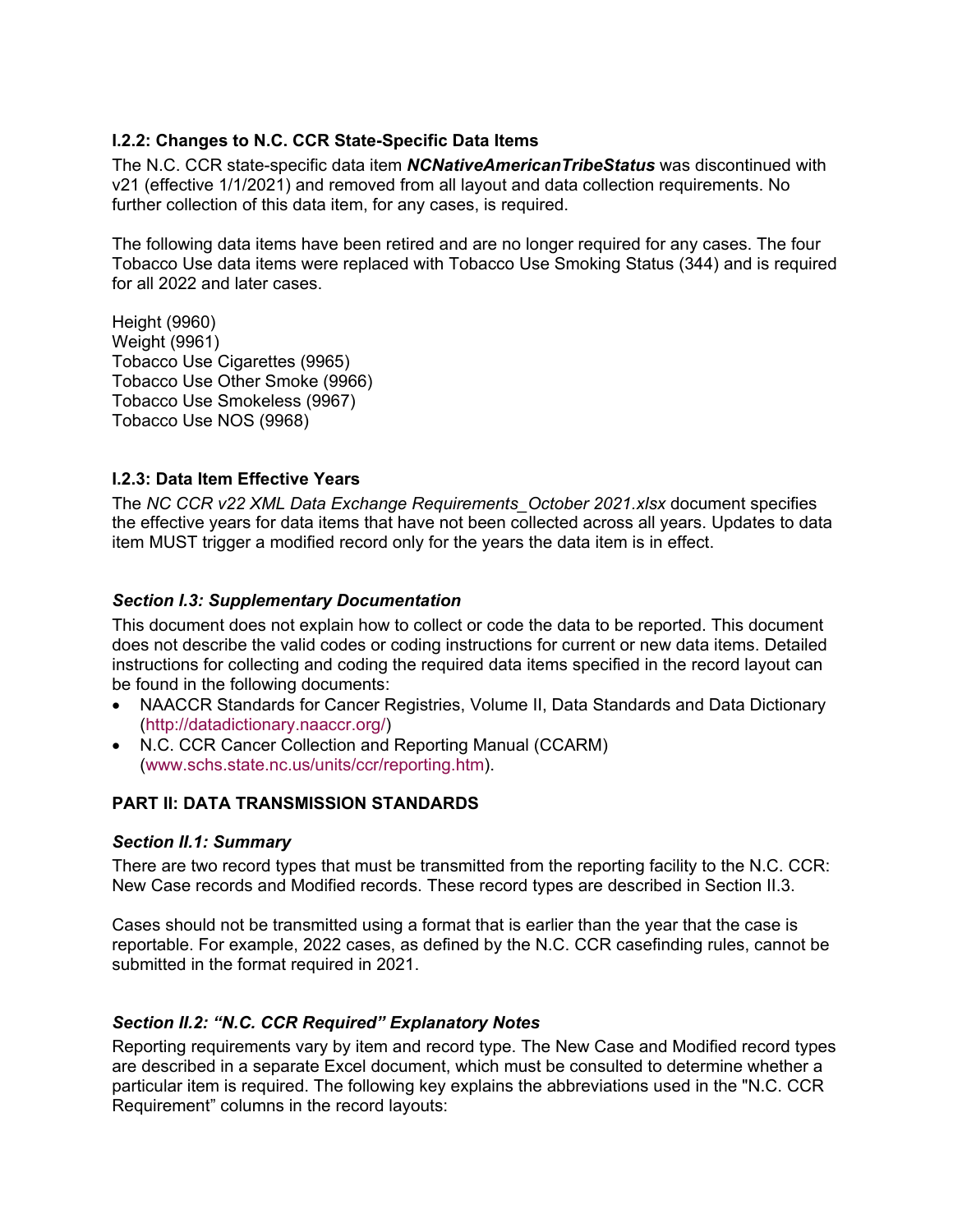| Yes             | Required on all cases. Valid codes, including blank and unknown<br>(where allowable), must be used; see CCARM.                                                                                                               |  |
|-----------------|------------------------------------------------------------------------------------------------------------------------------------------------------------------------------------------------------------------------------|--|
| Yes (gen)       | Required on all cases. The facility's registry software must generate<br>the data item value based on a standard algorithm, rather than a<br>user manually entering the data item value.                                     |  |
| Yes (Sel Yrs)   | Required on selected identifiable cases, based on effective<br>diagnosis years; see CCARM.                                                                                                                                   |  |
| Yes (Derived)   | Required on all cases based on effective diagnosis years. The<br>facility's registry software must derive the data item value based on<br>a standard algorithm, rather than a user manually entering the data<br>item value. |  |
| <blank></blank> | Optional field. This is not a data item required by the N.C. CCR but<br>is included in the NAACCR data exchange standard. It may be left<br>blank or filled in with NAACCR compatible data.                                  |  |
| <b>CCR</b>      | The data item will be generated in the N.C. CCR data management<br>system.                                                                                                                                                   |  |
| <b>No</b>       | Relates to the Modified Record. This indicates the data item was<br>required for initial reporting of the New Case Record, but<br>corrections should not be sent if the data item is updated.                                |  |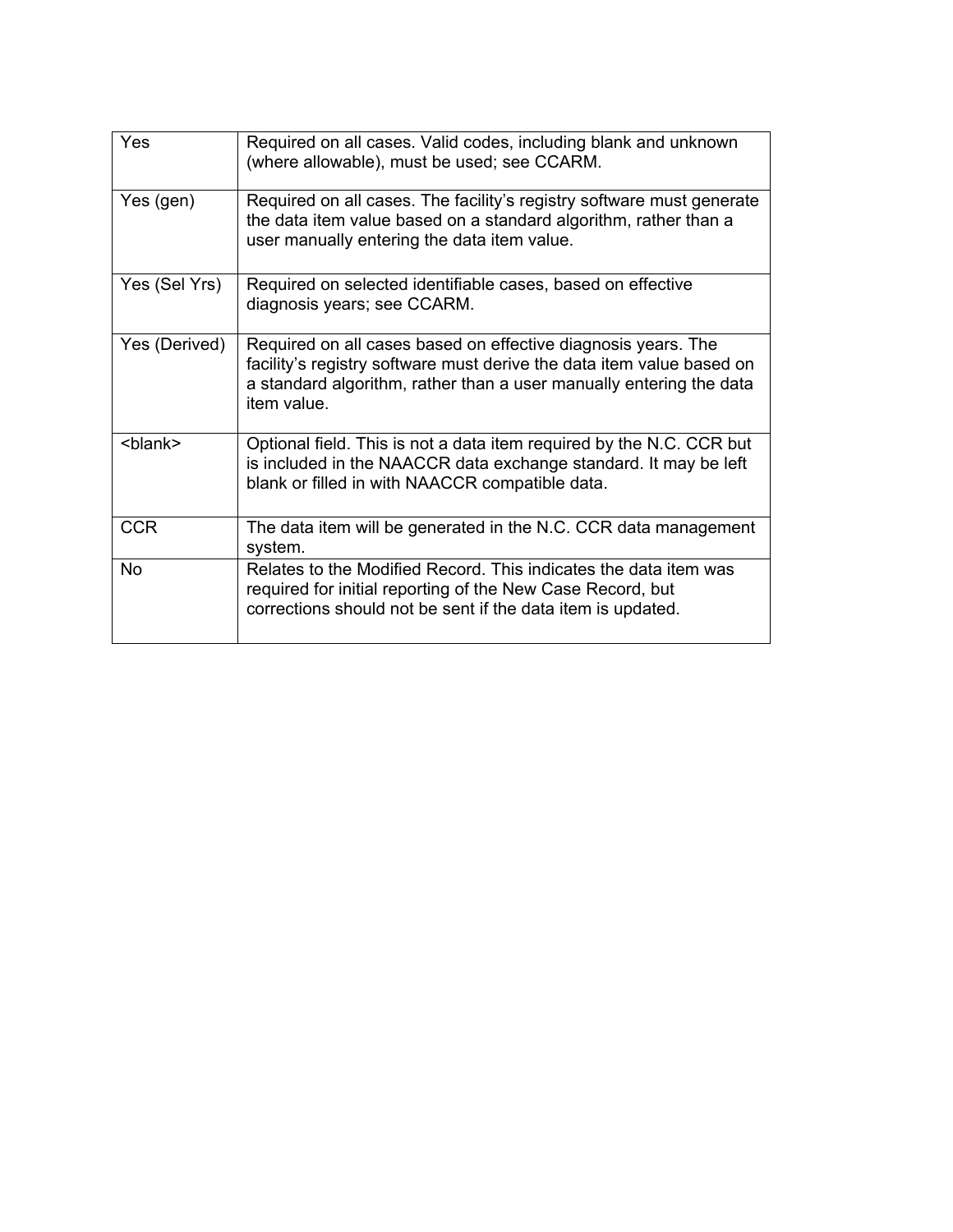# <span id="page-5-0"></span>*Section II.3: Transmission Requirements*

#### <span id="page-5-1"></span>**II.3.1: Selection of Cases**

Only cases identified as being reportable according to the CCARM are to be included. A reporting facility may elect to abstract other types of cases to meet local interest; however, these cases are not to be transmitted to the N.C. CCR.

# <span id="page-5-2"></span>**II.3.2: New Case Record**

The data exchange standard for the New Case record (record type A, full case abstract) is defined in the following Excel document.

#### *NC CCR v22 XML Data Exchange Requirements\_October 2021.xlsx*

For every abstract of a reportable case that is completed at the reporting facility, a New Case record must be sent to the N.C. CCR.

# <span id="page-5-3"></span>**II.3.3: Modified Record**

The data exchange standard for the Modified record (record type M) is defined in the following Excel document.

#### *NC CCR v21 XML Data Exchange Requirements\_October 2021.xlsx*

The N.C. CCR requires facilities to use the Modified record type to transmit data modifications for abstracts already submitted as New Case records. It is designed to allow facilities to submit the current version of an abstract, providing the cumulative updates to all fields since the original new case was submitted, rather than sending a separate record for each data item change.

The *Modified Record Requirement* column specifies which data item changes should trigger the creation of a Modified Record. Note that not all data item changes should trigger a Modified Record. Only if the reporting facility changes a data item indicated by "yes" in this column, should a Modified Record be created. In addition, updates to a data item must trigger a modified record only for the years the data item is in effect.

Although only the above criteria will trigger a Modified Record, all data items in the Modified Record will be included in the record sent to the N.C. CCR. A Modified Record will only be generated by the vendor software after an updated field triggered the record as outlined above and 30 days have followed since the initial trigger. This will allow for multiple changes to be sent in the same Modified Record. Vendors will be responsible for tracking this timeline within the software.

Hospital registrars will have these Modified Records generated and included in their transmissions to the N.C. CCR as appropriate. There should not be any additional work effort placed on the hospital registrar in regard to the generation of these records. The field "Date Case Last Changed" will continue to be updated by the software during the 30 days to accurately reflect the date the abstract was last updated.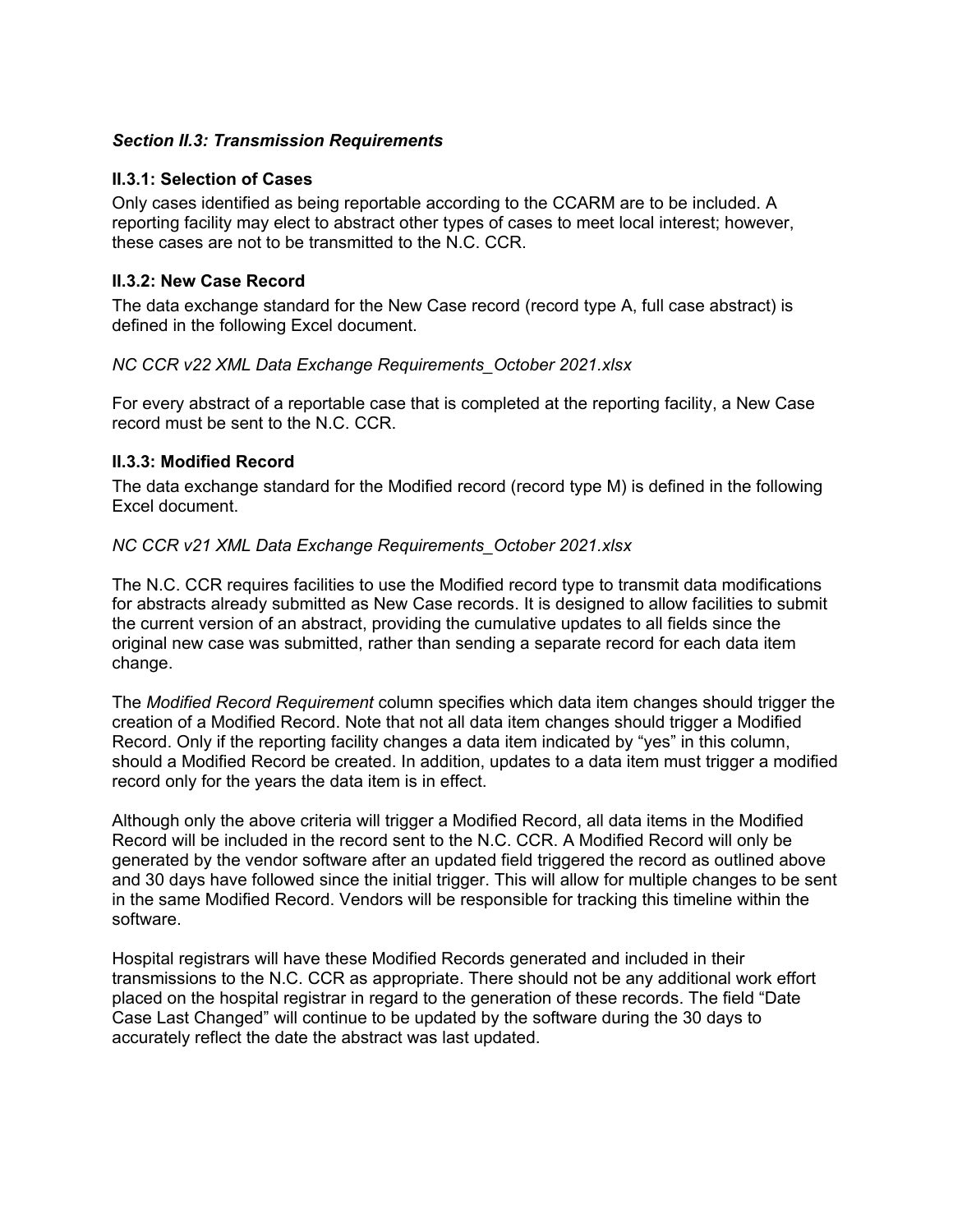# <span id="page-6-0"></span>**II.3.5: Record Type**

This is a one-character field used to identify the type of record being processed. The reporting facility's computer system must supply the appropriate code letter at the time the file is created. The appropriate code for each record type is listed below:

• New Case = A

<span id="page-6-1"></span>• Modified Record = M

### **II.3.6: Record Version**

This field identifies the full three-character version number of the record layout. The appropriate code for each record type is listed below:

- New Case: NAACCR Record Version = 220
- <span id="page-6-2"></span>• Modified Record: Version = 220

# **II.3.7: File Naming Requirements**

Facilities are required to submit all files in electronic format to the N.C. CCR's Cancer Registry Web Portal. Each reporting facility has a password protected portal account specific for that facility. File names for transmitted files must conform to the following naming convention (beginning with the date the file was created) to facilitate sorting at the N.C. CCR:

Date of transmission (YYYYMMDD) underscore (\_) *plus* Hospital name (or abbreviation) underscore (\_) *plus* Number of cases

Example: 20220320\_Main Hospital\_253

In addition, the file description for the file must contain information describing the type of file or the file contents and the number of cases in the file.

Examples: First Quarter 2022 344 cases Missed cases from 2020 49 cases 2021 Consult-Only Cases 189 cases

#### <span id="page-6-3"></span>**II.3.8: Reporting Schedule and Deadlines**

Facilities that accession 500 or more cases each year are required to upload at least monthly. Facilities that accession less than 500 cases each year are required to upload at least quarterly but can upload more frequently if desired. All facilities must meet the timeliness requirements specified in the quarterly call for data schedule listed below.

The exception is for incomplete cases. Every attempt should be made to ensure the case is as complete as possible before a case is submitted. Incomplete cases should be reviewed routinely and submitted as soon as the information can be obtained to complete the abstract. Generally, this should not affect most cases.

| Cases abstracted in the: | Must be uploaded by: |  |
|--------------------------|----------------------|--|
| First quarter            | October 1            |  |
| Second quarter           | January 1            |  |
| Third quarter            | April 1              |  |
| Fourth quarter           | July 1               |  |